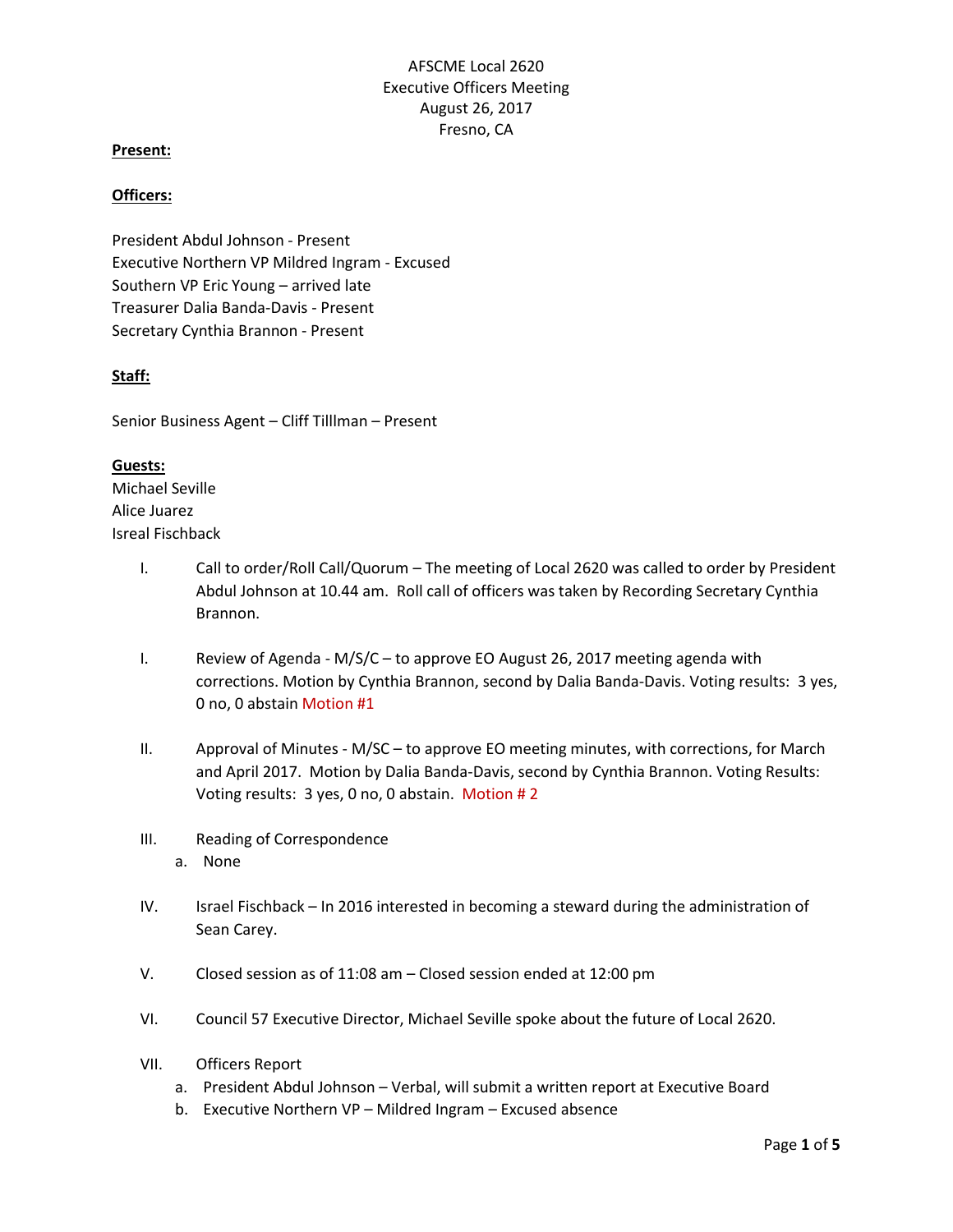## AFSCME Local 2620

## Executive Officers Meeting

### August 26, 2017

### Fresno, CA

- c. Southern VP Eric Young Verbal, will submit a written report
- d. LUNCH AT 12:48 PM RESUMED at 1:04 pm
- e. Treasurer Dalia Banda-Davis
	- i. Provided budget figures
	- ii. Past Union Leave < \$30K
	- iii. Contract to have Lobby Days for 2017
	- iv. United Business Bank
- VIII. Staff Reports
	- a. Senior Business Agent Cliff Tillman
		- i. Staff is meeting Monday and Tuesday with Michael Seville, will be reviewing committee and department assignments.
		- ii. Revisit committees that are Constitutional and those that are not. Cliff will provide a list of which are Constitutional and those are not.
	- b. Reviewed Edgar T. lawsuit. Waiting to hear from Edgar's attorney.
	- c. Israel Fischbach did file a suit against Local 2620
	- d. Safety Retirement issues for Sexual Evaluators Prior EB voted to spend up to \$25k. HR stated that the employees do not meet the requirements. Prior EB voted to challenge HR's actions.
		- i. Our attorney stated to make the determination if the members do fall under the safety retirement requirements. The prior attorney did not verify if the members do fall under the safety retirement qualifications.
		- ii. The members received charts and work assignments to help make the determination.
	- e. Contracts placed our classification in alphabetically in order. Ready to go to printer.
		- Need to move forward to approve who would be the printer.
			- i. Looking for a Union printer and costs.
- IX. Old Business
	- a. Convention
		- i. Schedule has been hard to finalize. Received a copy of Convention schedule; subject to change.
		- ii. Next Wave committee requested to facilitate a team building exercise at the park next to the hotel.
		- iii. Dinner speaker has not been finalized, to be followed by band.
		- iv. 134 members, plus a couple more due to members popping up due to living in San Diego, and their guests. Target of 125 members attending/registering was meet. Meal costs are at \$43K, lodging \$50K, cost of swag will be spilt with office, decorations at \$2,500; entertainment is 5K, and bar costs is included.
		- v. Requesting to compare the past invoice for the convention for last year. Committee would like a point of reference.
- X. New Business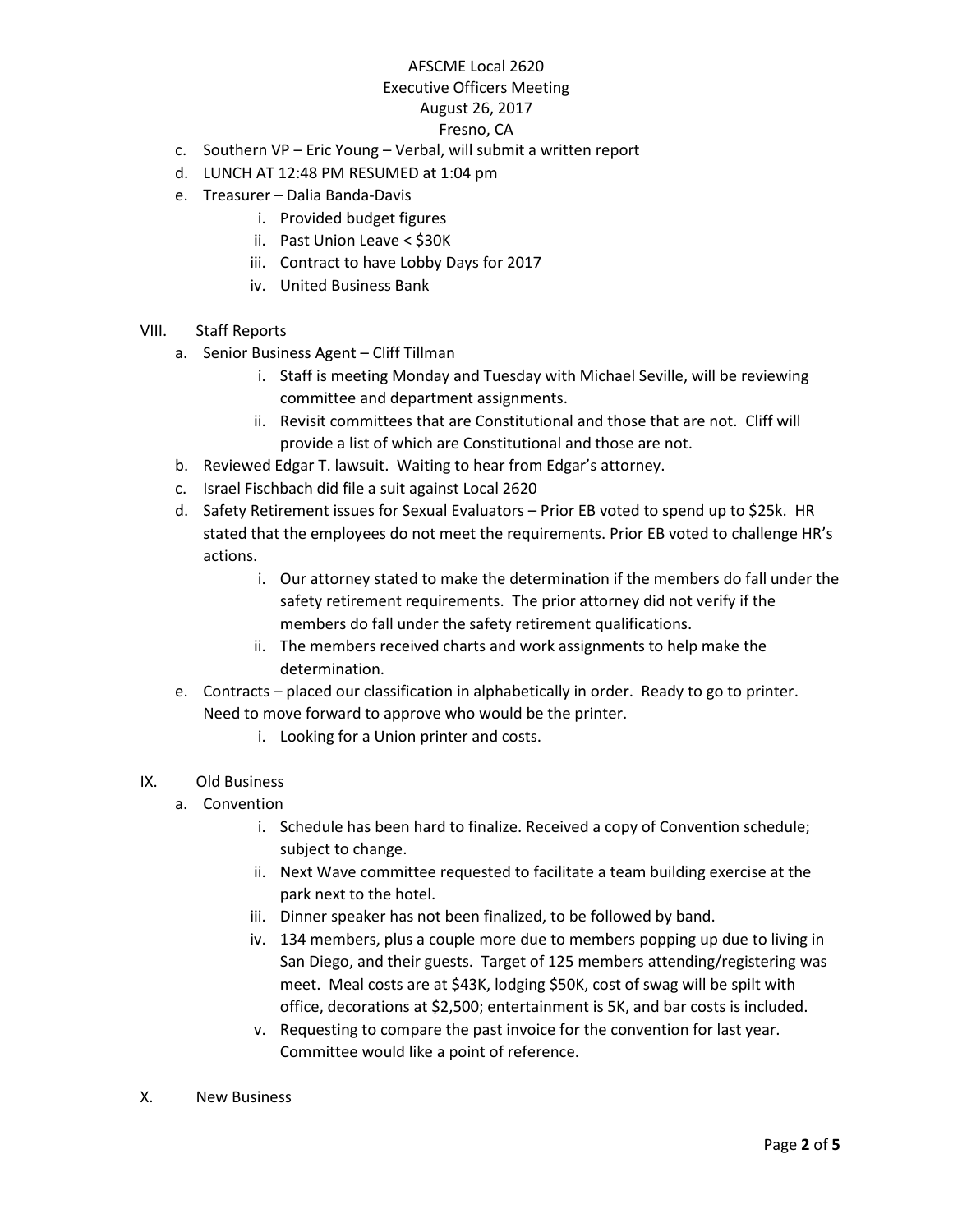# AFSCME Local 2620 Executive Officers Meeting August 26, 2017 Fresno, CA

- a. Cost saving strategies
	- i. Notate the cost savings measures that we have done to date.
	- ii. Limit on how many members can serve on a committee. This is a cultural change. This is a Council 57 policy to have 3 members. Local 2620 will need to assess.
	- iii. EB budget updates have not been received by all Board members. Per Cliff, we need to show examples, or offer training. 15-minute training will be offered at next EB meeting in September.
	- iv. Cap on Steward training attendees.
	- v. Begin with informational lunches instead of dinners.
	- vi. M/S/C Cancelation of October Steward training due to costs and Director's recommendation. Motioned by Cynthia Brannon, second by Eric Young. Voting results: 3 yes, 0 no, 0 abstain Motion #3
	- vii. M/S/C Eliminate all union leave except for essential instances as per Director's recommendation. Motioned by Dalia Banda-Davis, second by Cynthia Brannon. Motion #4
	- viii. Motion #4 tabled to conference call. Voting results: 3 yes, 0 no, 0 abstain
- b. Policy updates
	- i. Policy will be adhered to regarding to only having the President and office to have credit cards. All other officers will be returning their credit cards.
	- ii. M/S/C to recess at 3:58 pm.Motion by Eric Young, second by Cynthia Brannon. Voting results: 3 yes, 0 no, 0 abstain Motion #5

#### **Meeting resumed via telephone on 9/6/2017 at 6:17 pm**

#### **Officers:**

President Abdul Johnson - Present Executive Northern VP Mildred Ingram - Present Southern VP Eric Young – Present Treasurer Dalia Banda-Davis - Present Secretary Cynthia Brannon - Present

#### **Staff:**

Senior Business Agent – Cliff Tilllman – Present

- I. Abdul requested that all MAs and TAs shall be sent to all officers
- II. Cliff is concerned about how the leaders are receiving the full picture of the status of Local 2620.
	- a. This new administration took over with \$800K in deficit. We are depleting our savings.
	- b. To end in the black, this Local needs to take drastic measures.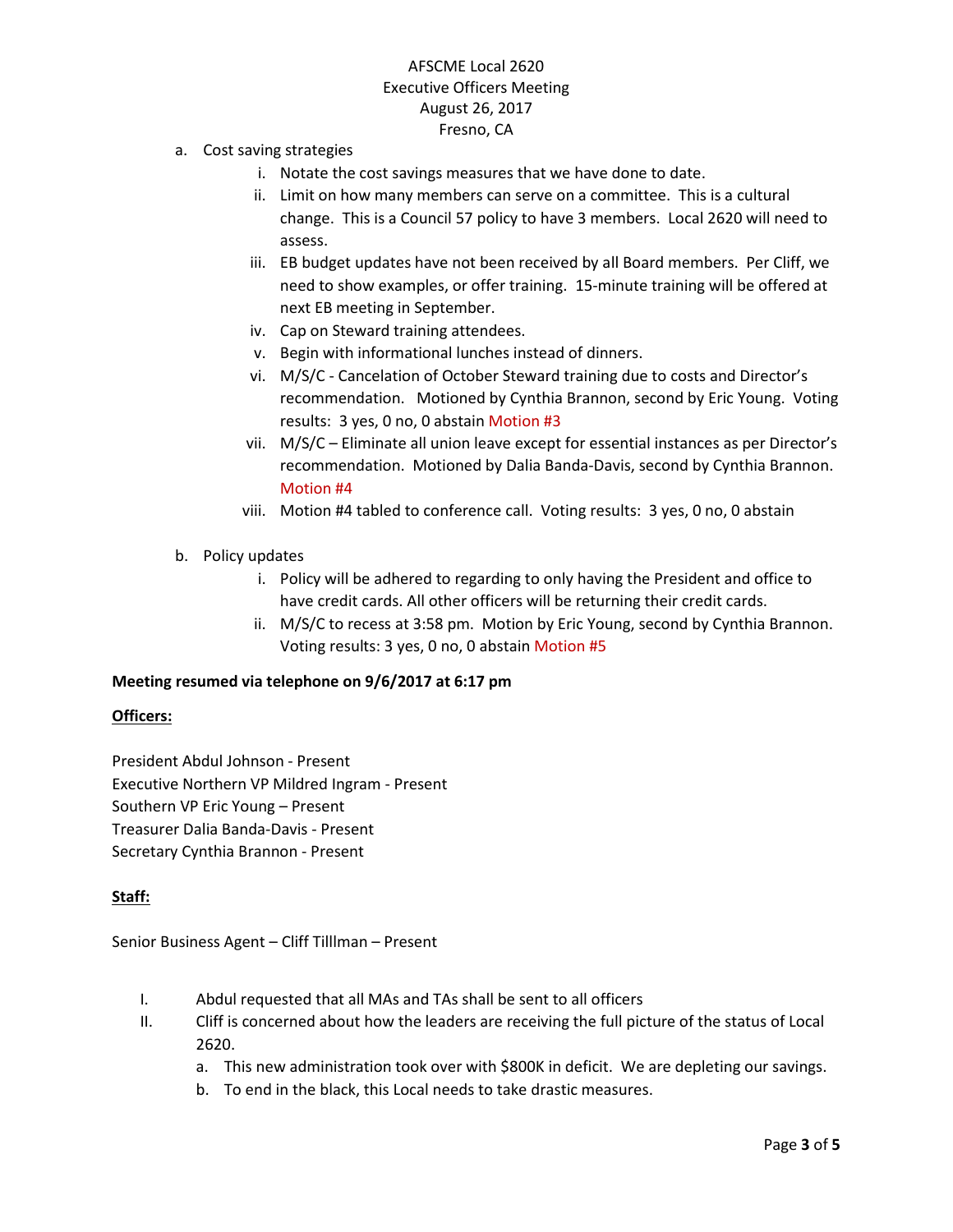## AFSCME Local 2620

### Executive Officers Meeting

## August 26, 2017

## Fresno, CA

- c. President Abdul offered to speak and explain to all members that were denied their requests.
- d. President Abdul is asking that everyone to stay within the \$100 for luncheon meetings. Pizza orders is a suggestion. This Local needs to change our Union culture.
- e. We made decisions to eliminate two staff positions due to cost.
- III. Critical Union Leave
	- a. Meet and Confer
	- b. SPB Hearings
	- c. Member Subpoena
	- d. Bargaining
	- e. Investigative Interviews
	- f. Skelly
- IV. President Abdul is requesting for grant funds for AFSCME strong plan by Council 57.
	- a. This help attains 600 members from 7/1/2017 to 12/31/2017.
		- i. The grant monies will help pay for members' Union Leave to sign up 600 members and other costs.
- V. EO reviews Director's recommendation #4: For any member engagement activities, limit food purchases to under or as close to \$100 as possible.
	- a. Discussion ensued to refer this to the EB.
	- b. Cliff stated that stopping all activities and lessening meal costs will cause more back lashing from EB and members.
	- c. Eric stated that there are only four meetings left for this year.
	- d. Cliff pointed out that there is confusion about our financial picture. The EB needs to be aware of the totals to vote consciously.
	- e. M/S/C Hold any local meeting (i.e. Finance, Membership, or other committee meeting) virtually or keep costs to a minimum. Motion by Dalia Banda-Davis, second by Mildred Ingram. Voting results: 4 yes, 0 no, 0 abstain Motion #1
		- i. This was recommended by Director Michael Seville
		- ii. Hold meetings in central location to ensure maximum personal participation and for those who are not local, provide computer or phone access.
	- f. M/S/C When looking at 2018 Budget, should be based on current membership dues, not on agency payors fees. Motion by Eric Young, second by Dalia Banda-Davis. Voting results: 4 yes, 0 no, 0 abstain. Motion #2.
- VI. Budget saving Strategies
	- a. Start thinking about them
	- b. Union Leave is the most expensive expense for this Union.
	- c. CDCR is billing us for the past. Now, we have no way of knowing what bills are coming our way.
	- d. Right to Work will affect our funds. Our projected budget for dues will be cut by 30 %. Currently there 75% of our members signed up. Our goal is 98% to be able to receive a rebate from International.
- VII. Constitution Committee